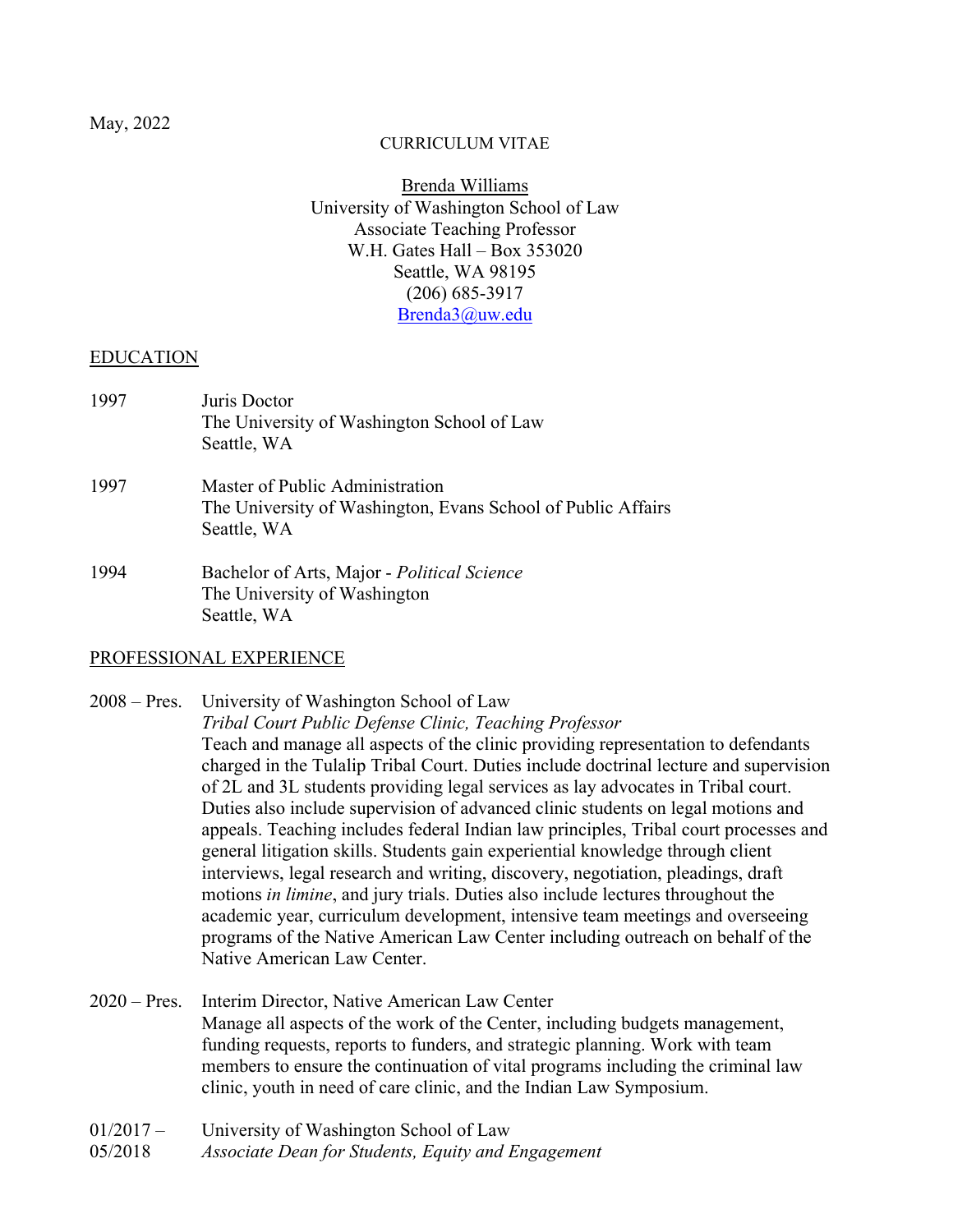Serve as the primary advocate for law students and exemplify the school's commitment to service, equity, and inclusion. Duties include supervising the Assistant Dean for Student & Career Services whose staff is responsible for enriching the student experience and enhancing the academic mission through career counseling, academic advising, and student life programming. With the Student & Career Services team, the Associate Dean coordinates student-focused all-school activities such as Foundations for Legal Studies first year law student orientation and graduation. Duties also include reporting directly to the Dean and engaging UW Law in strategic planning for equity and engagement; for nurturing a student-centered, culturally competent, collegial community; and for building collaborative relationships with stakeholders in the larger community.

- 9/2016 University of Washington School of Law
- 12/2016 *Associate Dean for Community Engagement and Equity* Engage UW Law in strategic planning for equity and engagement; nurture a studentcentered, culturally competent, collegial community; and for build collaborative relationships with stakeholders in the larger community.

2003 - 2019 University of Washington, Professional and Continuing Education Paralegal Studies Certificate Program *Instructor (Online and Classroom)* Litigation Basics and Litigation Specialties Plan and present course material, grade assignments and meet with students. Instruction includes criminal law and procedure, child welfare protection, juvenile justice, family advocacy and introduction to litigation through an overview of civil procedure. Instruction is based in the Moodle Course Management System.

1998 - 2008. The Defender Association

*Staff Attorney*

Represent indigent persons as court appointed counsel.

Duties included client interviews, legal research and writing, discovery, depositions, negotiation, pleadings, motions, trials and supervision of the Rule 9 intern program.

- 1998 2003 Misdemeanor, Felony, Juvenile, and Dependency Defender
- 2004 2004 Legal Intern Supervisor
- 2005 2008 Special Offender Commitment Defender

2006 - 2008 Office of Administrative Hearings Employment Security Department *Temporary part-time Administrative Law Judge* Conduct hearings and issue findings of fact and conclusions of law in unemployment benefit hearings on a part-time basis only.

2005 The University of Washington, Educational Outreach Paralegal Studies Certificate Program, Online Program *Course Developer - Litigation Specialties* Designed and prepared lectures and assignments for the online Litigation Specialties course.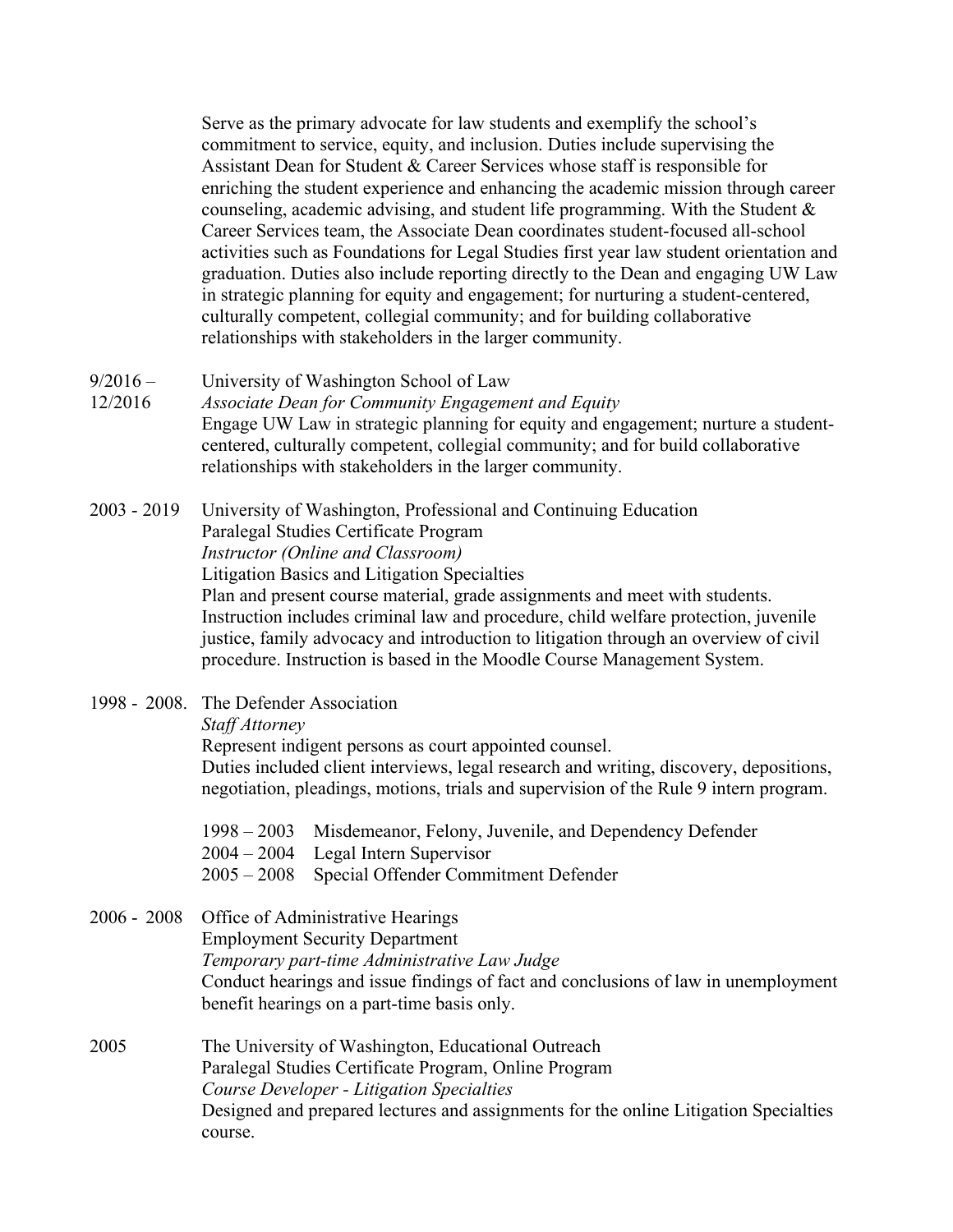# TEACHING AND TRAINING EXPERIENCE

| 2008 - Pres.  | <b>Teaching Professor</b><br>Tribal Court Public Defense Clinic, Native American Law Center. Prepare syllabi,<br>develop tribal centered curriculum, present course material through lecture, and<br>manage student caseloads in the Tribal Court Public Defense Clinic.                                                                                                                                                                                                        |
|---------------|---------------------------------------------------------------------------------------------------------------------------------------------------------------------------------------------------------------------------------------------------------------------------------------------------------------------------------------------------------------------------------------------------------------------------------------------------------------------------------|
| $2005 - 2019$ | Manage all aspects of two online certificate courses including use of the<br>Moodle Course Management System, grading, interacting with students and<br>providing instruction on civil procedure and litigation specialties                                                                                                                                                                                                                                                     |
| $2017 - 2018$ | Prepared syllabus, course materials, lecture and exam for LatCrit Theory, an upper-<br>level elective seminar providing an overview of LatCrit Theory from its origins to its<br>present form as a branch of critical legal scholarship providing students with tools to<br>understand inter-group differences and transnational dynamics.                                                                                                                                      |
| 2016          | American Indian Law<br>Prepared syllabus, lectures, and exam for American Indian Law, providing a<br>foundational overview of the fundamental principles of Federal Indian Law                                                                                                                                                                                                                                                                                                  |
| 2016          | Criminal Procedure: Adjudication<br>Prepared syllabus, lectures, and exam for, an upper-level law school course<br>providing detailed analysis of the fundamental constitutional principles and United<br>States Supreme Court rulings on matters of criminal procedure.                                                                                                                                                                                                        |
| 2015          | Partnered with the Southwest Center for Law and Policy to develop and present a<br>twenty-week online Certificate in Lay Advocacy course, offered to members of<br>remote Indian communities working on behalf of victims of domestic violence<br>providing basic legal training on protection order motion practice, conduct of court<br>hearings, basic rules of evidence and general advocacy for lay persons acting as<br>advocates within individual tribal court systems. |
| $2011 - 2012$ | Prepared syllabus, course materials, lecture and exam for LatCrit Theory, an upper-<br>level elective seminar providing an overview of LatCrit Theory from its origins to its<br>present form as a branch of critical legal scholarship providing students with tools to<br>understanding inter-group differences and transnational dynamics.                                                                                                                                   |
| $2005 - 2006$ | Developed online course materials for Litigation Specialties, an online course<br>introducing paralegals to courtroom procedures, forms, processes, and<br>representational support in criminal, dependency, and family law cases                                                                                                                                                                                                                                               |
| $2003 - 2005$ | Managed all aspects of the Litigation Specialties Course for the University of<br>Washington's Professional and Continuing Education's Paralegal Certificate<br>Program, including lectures, grading and student conferences                                                                                                                                                                                                                                                    |
| 2004          | Developed Trial Advocacy training for Rule 9 intern law students at the Public<br>Defender Office to prepare student interns for jury trials Seattle Municipal Court                                                                                                                                                                                                                                                                                                            |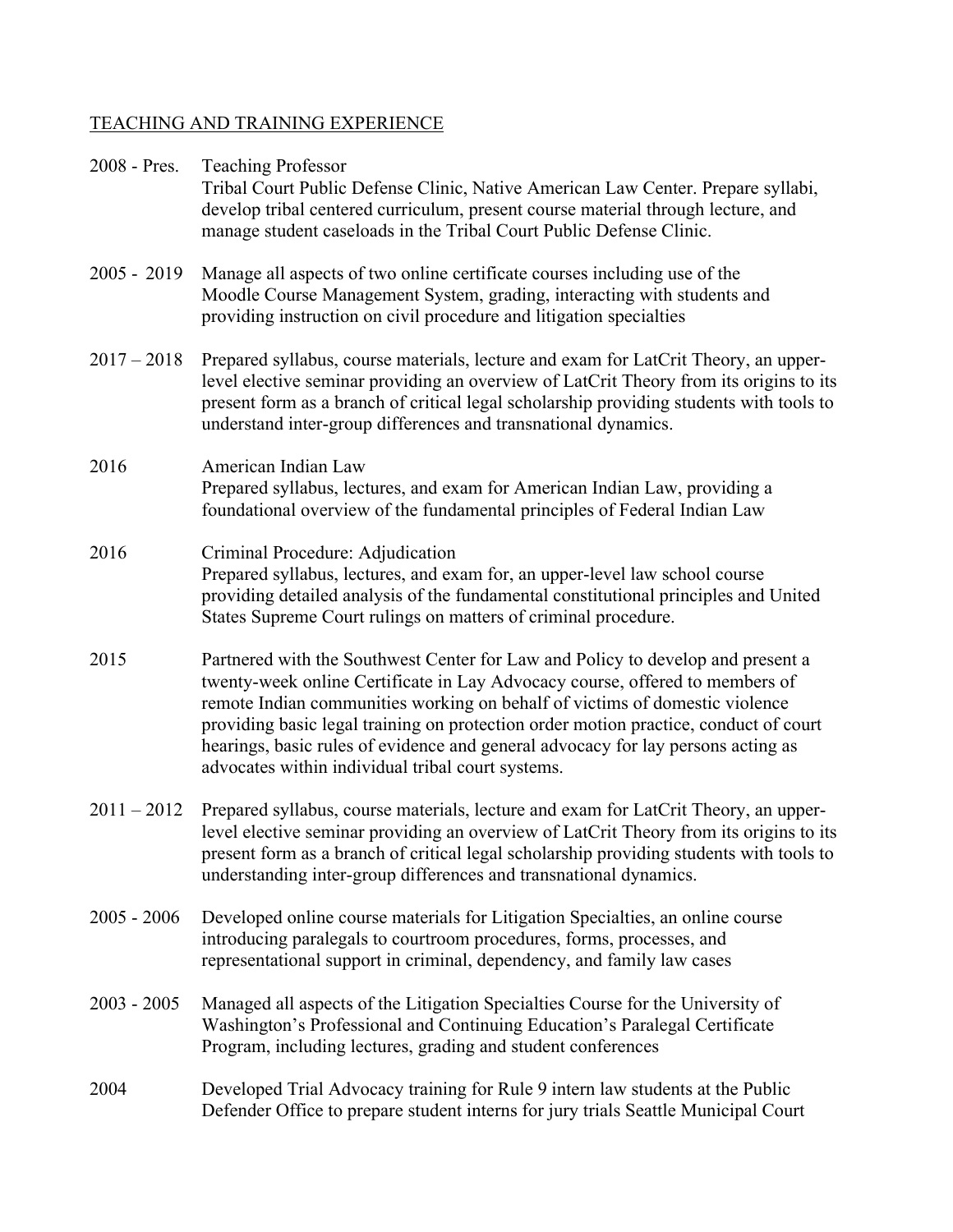### APPOINTMENTS AND ELECTIONS

| $2021 - 2022$ | Member, UW Faculty Council on Race, Equity, and Justice                        |
|---------------|--------------------------------------------------------------------------------|
| $2020 - 2022$ | Washington State Bar Association, Council on Public Defense                    |
| $2020 - 2021$ | The Task Force on Race and the Criminal Justice System                         |
| $2020 - 2021$ | Member, UW Faculty Council on Multicultural Affairs                            |
| 2020          | American Association of Law Schools, Committee on Clinical Legal Education     |
| $2017 - 2020$ | Chair, UW Faculty Council on Multicultural Affairs                             |
| 2017-2018     | Race & Equity Initiative Steering Committee                                    |
| 2017          | UW Task Force on the Undocumented Student Experience, Final Report, April 2017 |
| 2016          | UW Leadership Excellence Project: Thriving as a Change Agent in Academia       |
| 2013          | King County Public Defense Advisory Task Force, Final Report, August 2013      |
| $2007 - 2011$ | El Centro de La Raza, Board Member, Secretary                                  |
| $2007 - 2011$ | Seattle Central Community College Foundation, Board Member                     |
| $2007 - 2010$ | Elected, Board of Governors, At-Large seat, Washington State Bar Association   |
| $2007 - 2010$ | Appointed (Washington State Supreme Court Appointment) Minority and Justice    |
|               | Commission                                                                     |
| $2007 - 2010$ | Washington State Bar Association, Committee of Law Examiners                   |
| $2005 - 2007$ | Washington State Bar Association, Court Rules and Procedures Committee         |
| $2005 - 2006$ | Latina/o Bar Association of Washington, President                              |
| $2004 - 2006$ | Initiative for Diversity Governing Council, LBAW representative                |
| $2004 - 2005$ | Judicial Evaluation Committee Chair, Latina/o Bar Association of Washington    |
| $2004 - 2005$ | Latina/o Bar Association of Washington, Board Member                           |

- 2006 2004 Washington State Bar Association, Civil Rights Committee
- 2003 Pres. The National Latina/o Law Student Association, Alumni Association, Founder<br>1997 1997 The National Latina/o Law Student Conference, Founder
- The National Latina/o Law Student Conference, Founder

## AWARDS AND RECOGNITION

| May 2018            | Team Teaching Excellence Award, The University of Washington,<br>Professional and Continuing Education                                 |
|---------------------|----------------------------------------------------------------------------------------------------------------------------------------|
| May 2015            | Staff Commitment Advances Legal Education, S.C.A.L.E. Award,<br>Pacific Coast Banking, The University of Washington School of Law      |
| April 2008          | Outstanding Contribution to Women in the Law, Law Women's Caucus,<br>The University of Washington School of Law                        |
| October 2003        | <i>Excellence in Leadership Award</i> , The National Latina/o Law Student<br>Association, The University of California, at Los Angeles |
| <b>PUBLICATIONS</b> |                                                                                                                                        |

2019 Uncompromising Hunger for Justice: Resistance, Sacrifice, and LatCrit Theory. Seattle Journal for Social Justice, Vol. 16 (Available at: SSRN: [https://papers.ssrn.com/sol3/papers.cfm?abstract\\_id=3334113](https://papers.ssrn.com/sol3/papers.cfm?abstract_id=3334113)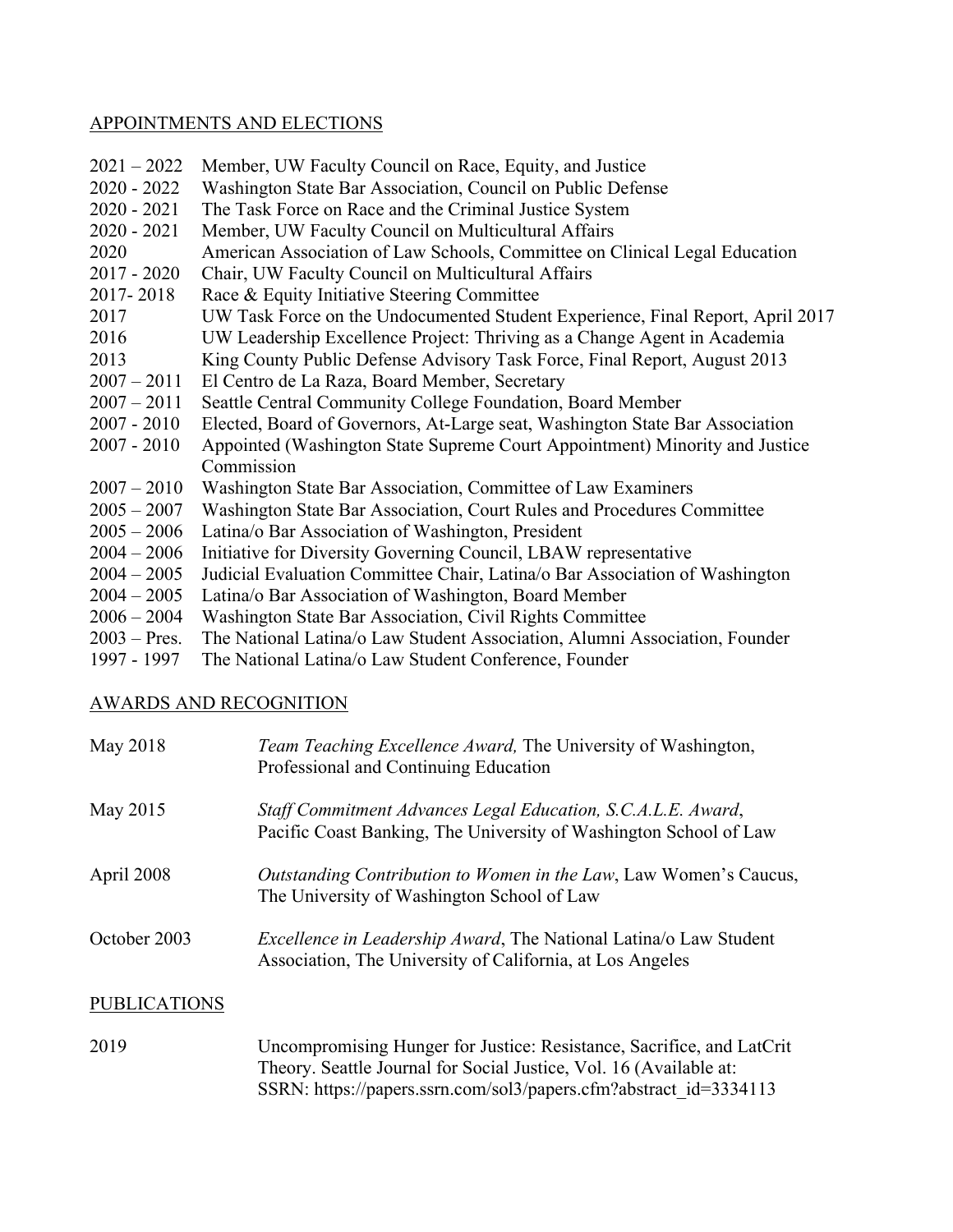# SPEAKING ENGAGEMENTS

| 2021 | Ethics and Returning to in-person (2021) Practice: Has Anything Changed?<br>34 <sup>th</sup> Annual Indian Law Symposium                                                      |
|------|-------------------------------------------------------------------------------------------------------------------------------------------------------------------------------|
| 2020 | Ethics in the Time of Covid19: Securing your Legal (Remote) Practice<br>33 <sup>rd</sup> Annual Indian Law Symposium                                                          |
| 2019 | Trusting Technological Security: Ethical Quicksand for the Unsuspecting<br>Lawyer<br>32 <sup>nd</sup> Annual Indian Law Symposium                                             |
| 2018 | Ley Indígena Federal de los EE.UU., Unversidad Nacional Autónoma de<br>México (UNAM) Mexico, D.F.                                                                             |
| 2016 | VAWA's Full Faith and Credit for Tribal Protection Orders<br>UW Law and Alaska: Partners in Legal Education                                                                   |
| 2015 | <b>Negotiating Deference to Tribal Authority</b><br>28 <sup>th</sup> Annual Indian Law Symposium                                                                              |
| 2015 | El Tribunal Indígena del Tulalip, Cliníca de Defensa Pública: Los<br>Estudiantes y el Ejercicio de la Abogacía<br>Universidad Nacional Autónoma de México (UNAM) Mexico, D.F. |
| 2014 | Compliance with the Provisions of TLOA and VAWA<br>27 <sup>th</sup> Annual Indian Law Symposium                                                                               |
| 2013 | The Legal Ethics of Technology: Social Media & Tribal Court Practitioners<br>26 <sup>th</sup> Annual Indian Law Symposium                                                     |
| 2013 | New Violence Against Women Act (VAWA) Indian Provisions<br>25 <sup>th</sup> Annual WSBA Indian Law Seminar, Speaker                                                           |
| 2012 | The Ethics of Tribal Court Practice<br>The Native American Law Center, Juvenile Justice Webinar Series                                                                        |
| 2012 | <b>Indian Law Jurisdiction for State Court Practitioners</b><br>The Native American Law Center, Juvenile Justice Webinar Series                                               |
| 2012 | Ethical Issues and the Indian Law Practitioner: Unraveling Complex Roles<br>25 <sup>th</sup> Annual University of Washington Indian Law Symposium, Panelist                   |
| 2011 | <b>Ethical Considerations in Tribal Court Practice</b><br>24 <sup>th</sup> Annual University of Washington Indian Law Symposium, Panelist                                     |
| 2010 | <b>Ethical Issues and Indian Law Practice</b><br>23 <sup>rd</sup> Annual University of Washington Indian Law Symposium, Panelist                                              |